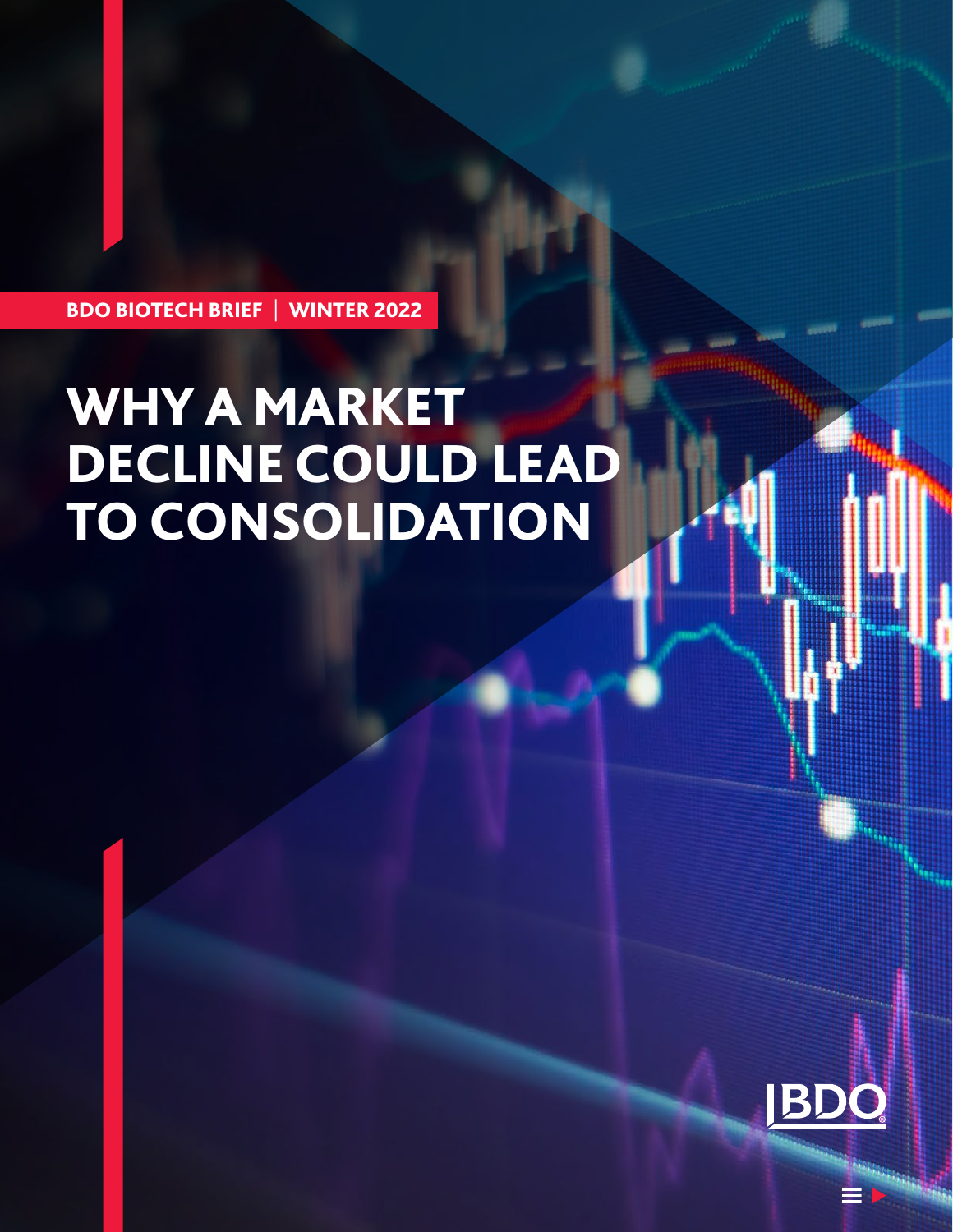## **Contents**

| $\mathbf{3}$              | THE BIOTECH RECAP                                                           |
|---------------------------|-----------------------------------------------------------------------------|
| $\boldsymbol{\varLambda}$ | <b>BIOTECH IN 2021</b>                                                      |
| 5                         | <b>GENE THERAPY, MRNA, IMMUNOTHERAPY</b><br><b>DOMINATES RESEARCH FOCUS</b> |
| 6                         | <b>WHAT'S BEHIND THE MARKET DIP?</b>                                        |
| 7                         | <b>WHAT'S AHEAD IN 2022</b>                                                 |
|                           | <b>CONTACTS</b>                                                             |

#### **METHODOLOGY**

This edition of BDO's Biotech Brief examines the December reconstitution of the 10-K SEC filings of companies listed on the NASDAQ Biotechnology Index, which includes organizations classified as biotechnology or pharmaceutical companies according to the Industry Classification Benchmark with a minimum market capitalization of at least \$200 million and an average daily trading volume of at least 100,000 shares. BDO used CalcBench to conduct this data analysis.

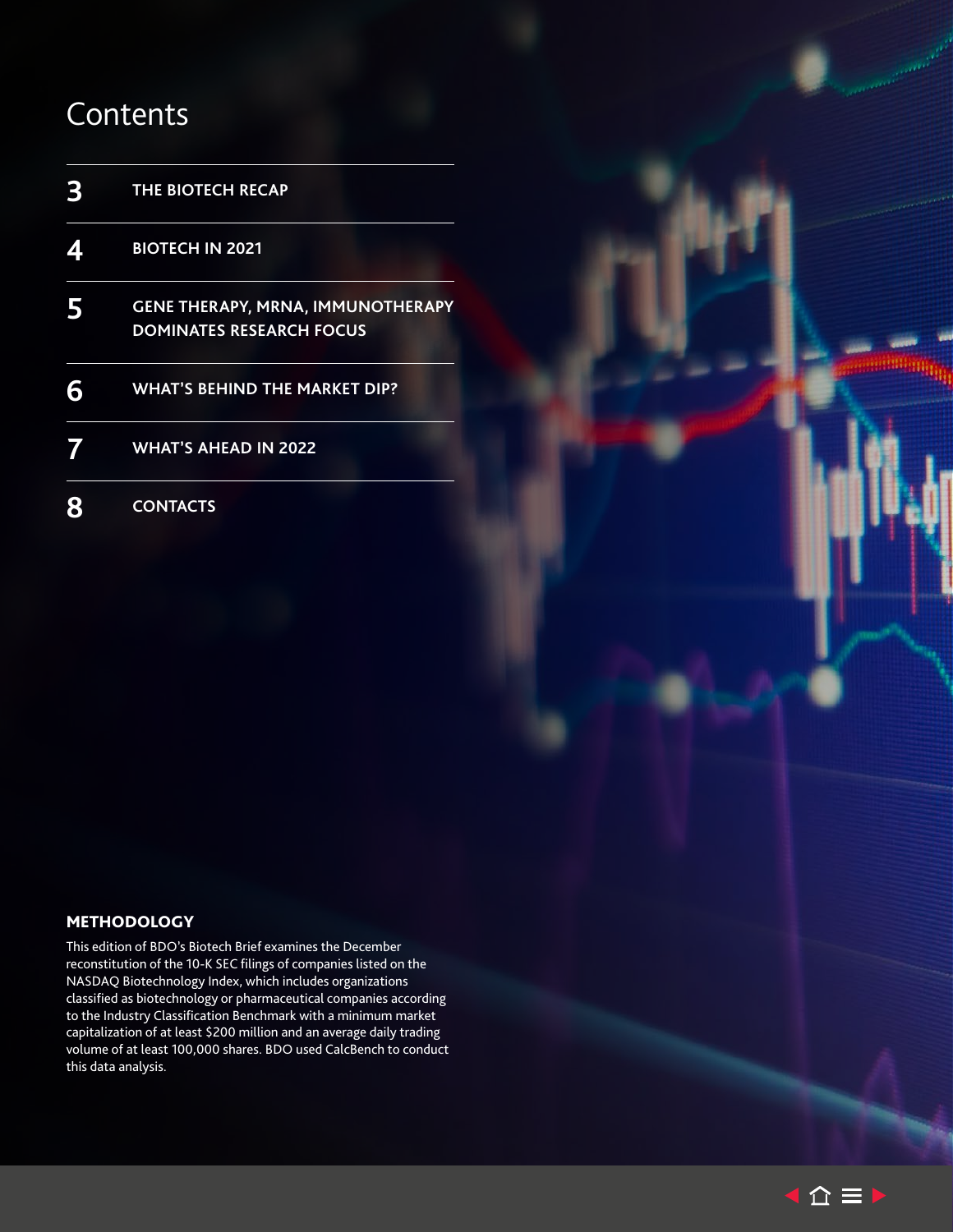<span id="page-2-0"></span>**At the end of 2021 the NASDAQ Biotech Index (NBI) fell flat, underperforming the S&P 500 benchmark by more than 25 percentage points.** Following the highs of 2020, this decline in valuation is expected and could lead to industry consolidation.

## <span id="page-2-1"></span>**THE BIOTECH RECAP**

**With names like Moderna and Pfizer regularly making headlines last year, large biotechs drew the attention of retail investors. Small- and mid-cap companies lagged, possibly the result of clinical trial delays.** 

**For companies on the NBI, research areas of focus include gene therapy, mRNA and immunotherapy.**



**Despite declining valuations in the sector, available cash increased, creating the perfect environment to support dealmaking and industry consolidation.**

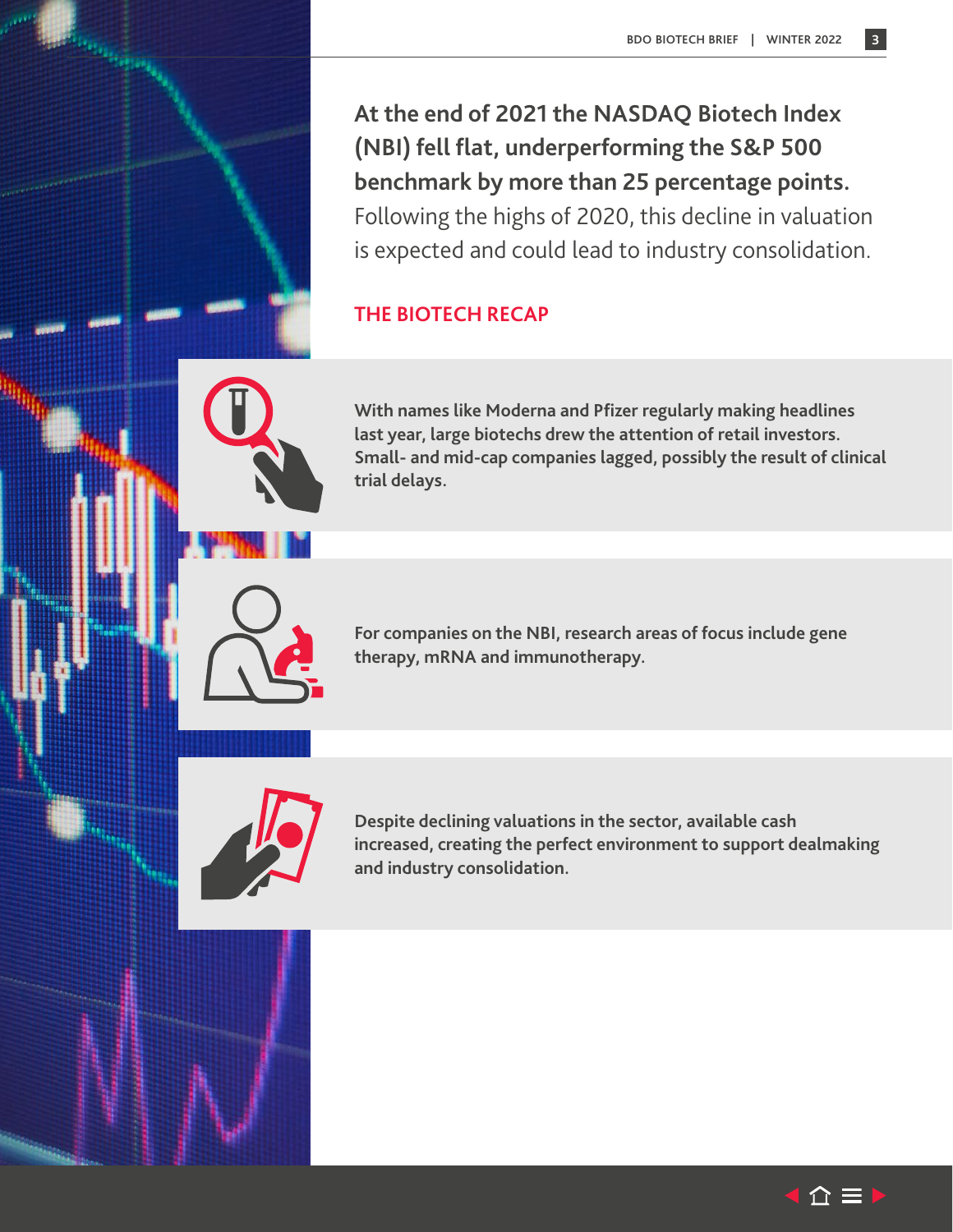#### <span id="page-3-1"></span><span id="page-3-0"></span>**BIOTECH IN 2021**

At year-end 2021, 372 companies made up the NASDAQ Biotechnology Index, with 129 newly added companies — a record total following 2020's high of 100 new companies. However, overall, the index displayed lackluster performance:



Fifty-three of the 129 newly added companies went public for the first time. Despite underwhelming performance by the NBI, 2021 was still a set-piece year for biotech IPOs, with 104 biotech companies going public, not including SPACs.



#### **BIOTECH IPOS VS ALL IPOS 2001-2021**

The small-cap biotech space has seen significant growth in the past few years, as more investment has flowed into biotech startups. Now, these companies are maturing and going public.

What's notable is that in December, biotech companies needed to have a market capitalization of at least \$200 million to be added to the NBI reconstitution, but by early February, about 20% of companies on the NBI saw their market capitalization fall below that threshold.

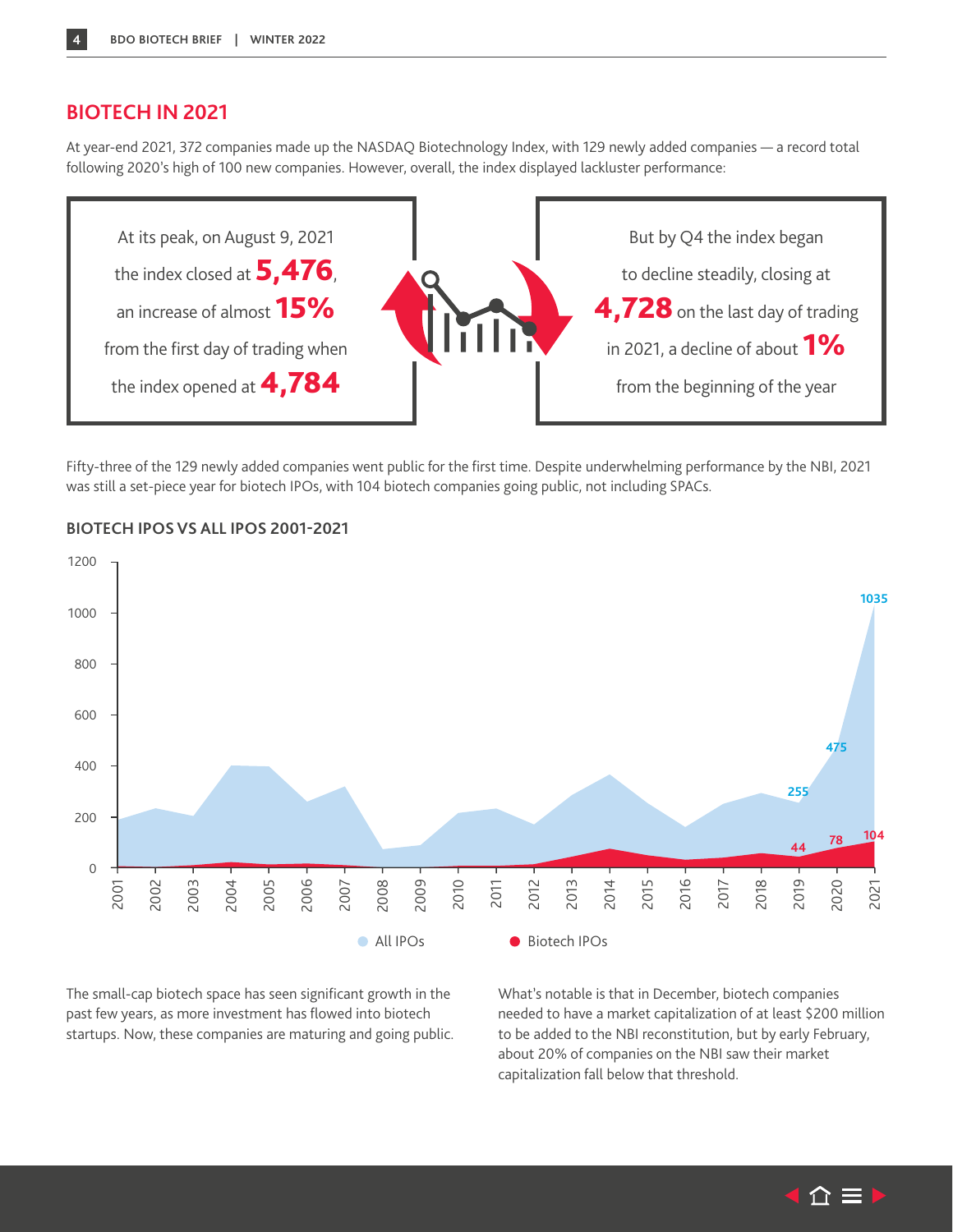## <span id="page-4-0"></span>**GENE THERAPY, MRNA, IMMUNOTHERAPY DOMINATES RESEARCH FOCUS**

Of the companies that make up the NBI, their research focus areas include oncology drugs, gene therapy, gene editing and genomics, immunotherapy, mRNA and small molecule therapies.

#### **TOP RESEARCH AREAS FOR COMPANIES NEWLY ADDED TO THE NBI**

#### **Number of companies, newly added to the NBI, that are conducting research in the following areas:**



Companies on the NBI are researching gene therapy and gene editing medicines for rare or severe genetic diseases, such as sickle cell anemia, cystic fibrosis, and many other monogenic diseases. Additionally, research into immunoneurology has the potential to treat neurodegenerative diseases, such as Alzheimer's and Parkinson's. In the mRNA space, biotechs are developing RNA therapeutics, novel COVID/Influenza mRNA vaccines as well as vaccines for many other infectious and non-infectious diseases.

These research areas have generated strong investor interest for several years, and we believe they represent a step-change in novel therapies which will continue to attract investors well beyond 2022.



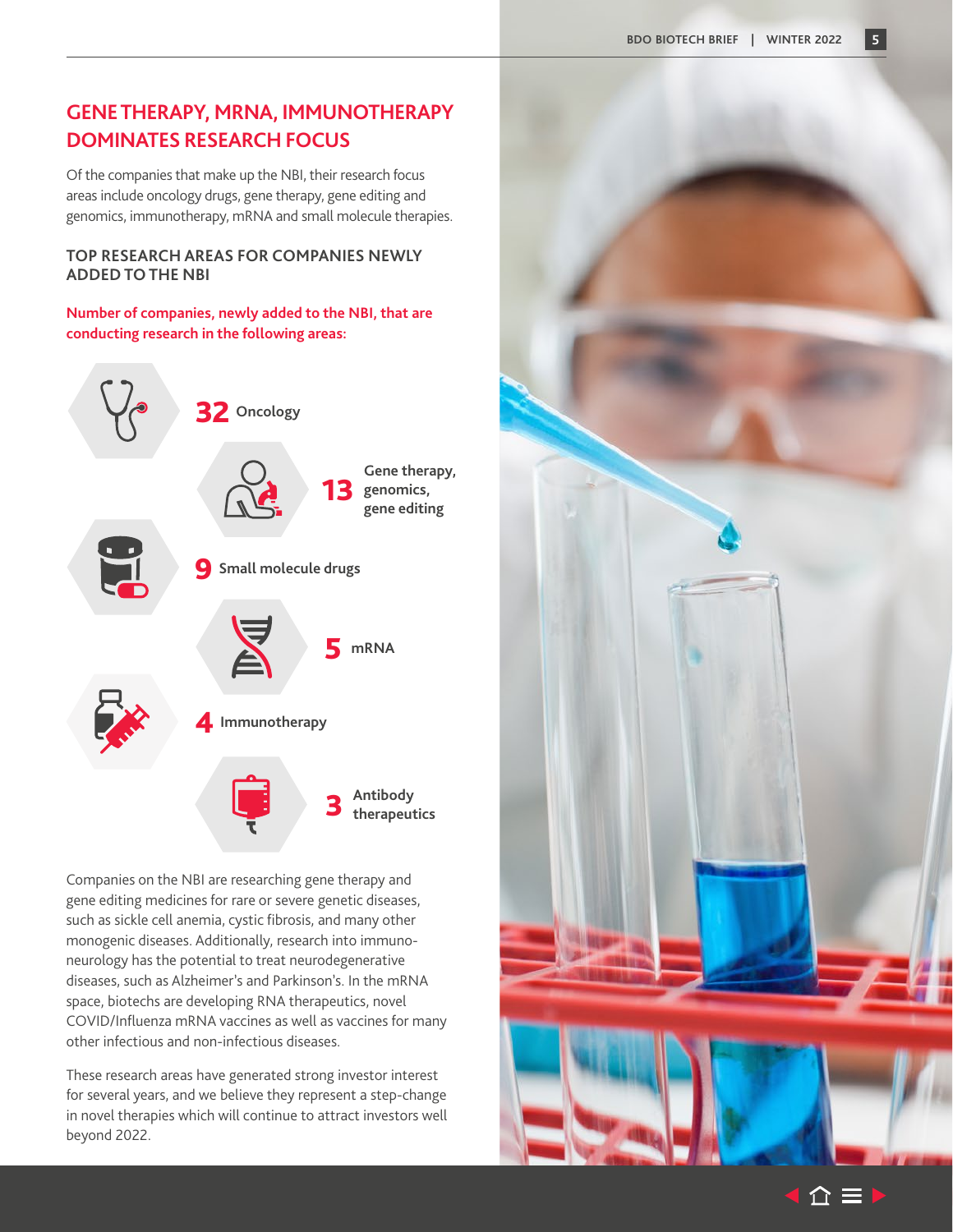## <span id="page-5-1"></span><span id="page-5-0"></span>**WHAT'S BEHIND THE MARKET DIP?**

At the end of Q4 2021, large-cap stocks saw a 3% average share price gain, compared to the previous quarter. However, mid-cap stocks saw a decline of 7% and small-cap stocks saw a decline of 17%. On average, that is a decline of 7% across company sizes.



#### **AVERAGE CHANGE IN SHARE PRICE, QUARTER OVER QUARTER**

Large-cap stocks fared the best, likely because these were the companies grabbing headlines for their COVID-19 vaccines, diagnostics and therapeutics, which attracted retail investors. The top 20 largest companies on the NBI had a positive year-end 2021, with an average return of 27.6%, but that was offset by small-cap and newly listed biotechs. Small-cap biotechs were unable to capture that enthusiasm.

Further, more dollars are being directed to the private markets, especially when it comes to biotechnology.



#### **CAPITAL RAISED BY PRIVATE EQUITY AND VENTURE CAPITAL FOR BIOTECH AND PHARMACEUTICAL DEALS\***

Dollars raised for biotech investments by PE and VC funds has exploded in 2021. Biotech is still attractive for private investors due to optimism around efficiency in the drug development cycle, new areas of R&D and, up until recently, attractive exit paths in the form of a SPAC or IPO. As the public market has seen a decline, we may see the private markets begin to cool slightly in the year ahead.

Delays due to COVID-19 are another potential reason for the stock slump. Clinical trial enrollment was **[lower](https://jamanetwork.com/journals/jamanetworkopen/fullarticle/2782530)** in 2021, perhaps due to patients, especially those who are immunocompromised, feeling hesitant to travel and enroll in clinical trials during the pandemic. This low enrollment likely led to delays in the drug development pipeline, curbing ambitions for smaller biotechs.

\*According to PitchBook data

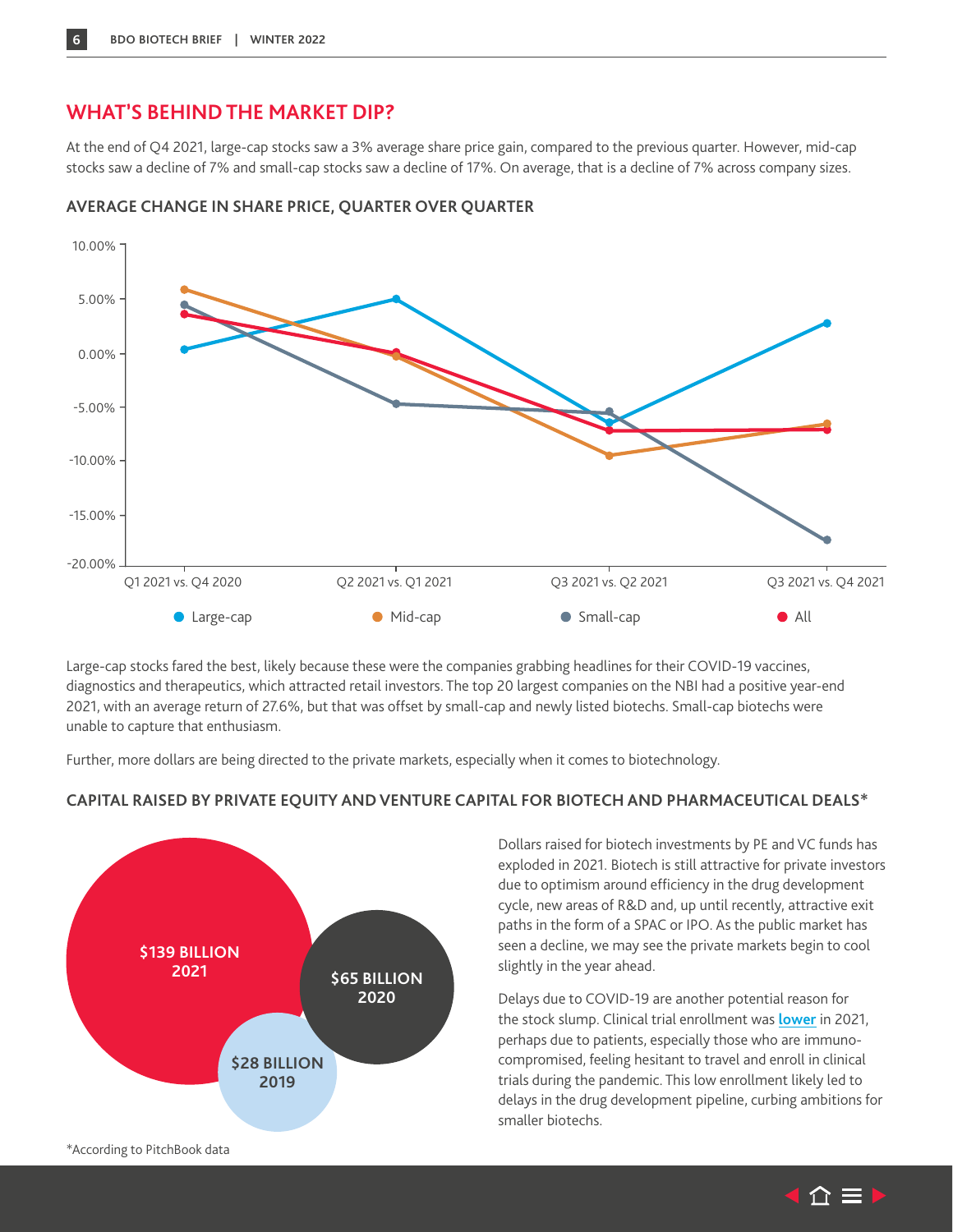### <span id="page-6-0"></span>**WHAT'S AHEAD IN 2022**

Despite a decline in stock prices, cash and marketable securities increased by anywhere from 11% for large-cap companies, to almost 50% for small-cap companies:



#### **CASH AND MARKETABLE SECURITIES Q4 2020 TO Q3 2021**

With more cash available, we expect to see increased M&A in the biotech space in 2022. As valuations of small-cap biotechs have declined, they become attractive acquisition targets for larger companies. According to BDO's 2022 **[survey of life sciences CFOs](https://www.bdo.com/insights/industries/life-sciences/cfo-survey-life-sciences)**, M&A is on the agenda in 2022.



Another indicator that more M&A is on the horizon – cycles of industry consolidation. Biotech historically moves through periods of sell offs, followed by mergers and acquisitions. As current offerings of large biotech companies age out of exclusivity, they begin to look to diversify their drug portfolio.

Biotechs in 2022 will need to ensure drugs in their development pipeline can continue to move forward, especially as supply chain delays cause drugmakers to grapple with rising prices, drug fraud and other supply challenges. For startups and small-cap biotech, 2022 may be the year to consider a deal with a larger biotech firm, rather than pursue an IPO.